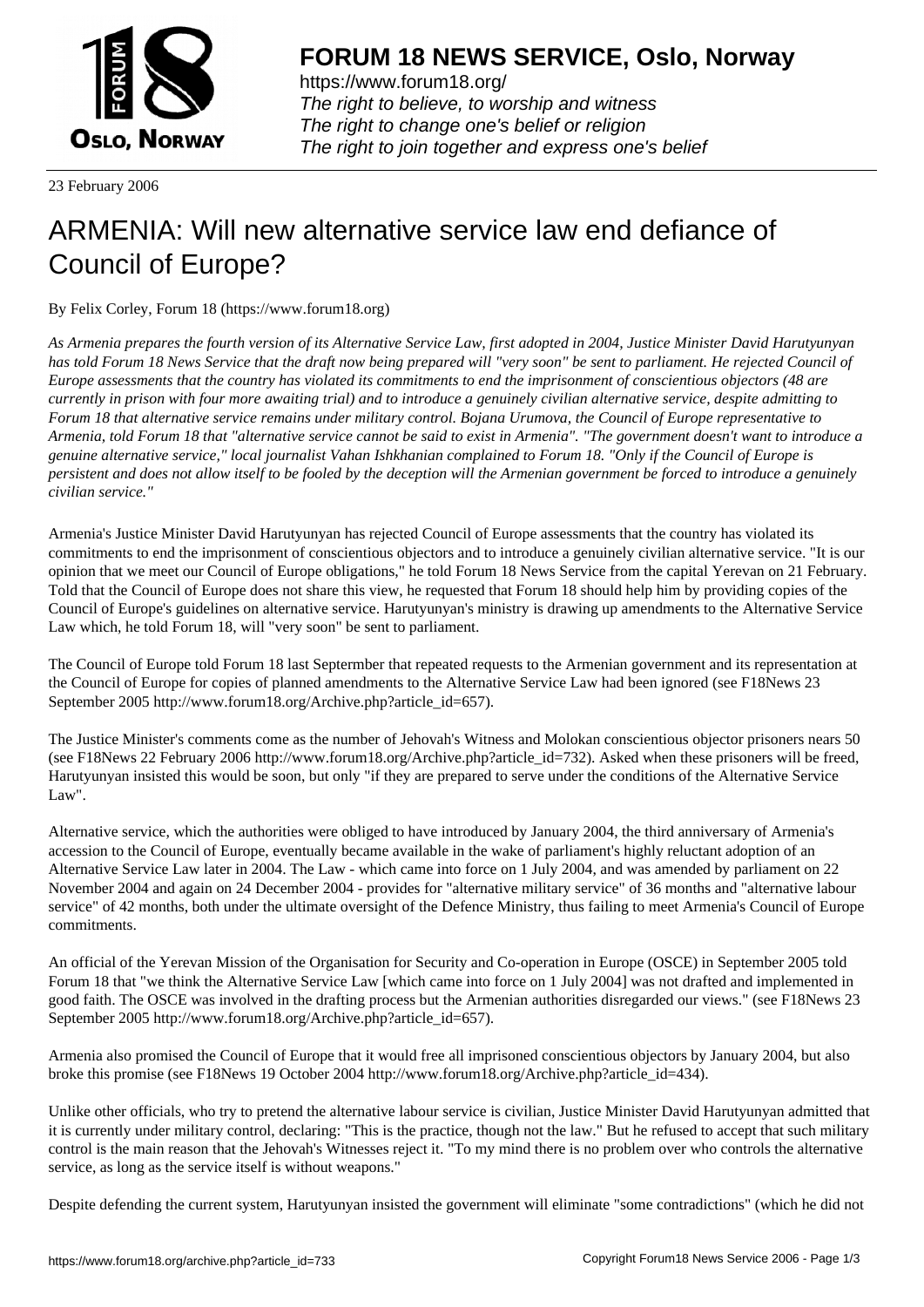Armenia's Deputy Prosecutor-General Kevork Danielyan agreed with Harutyunyan that the current Alternative Service Law has "inadequacies" and said his office is working on the current proposed amendments to the Alternative Service Law at the request of Prime Minister Andranik Markaryan. "We will give our views to the government in the next few days," Danielyan told Forum 18 from Yerevan on 21 February. He said proposed amendments to the Alternative Service Law, as well as to the Criminal Code and the Criminal Procedure Code, would be sent to the Council of Europe's Venice Commission for its expert assessment of whether they meet human rights standards.

However, Danielyan vehemently denied that the current law violates Council of Europe commitments, claiming that the organisation had given its approval to the alternative service law in writing before it was adopted.

Tigran Samvelian, the official responsible for human rights at the Foreign Ministry, declined to answer Forum 18's questions over the telephone on 21 February about Armenia's failure to comply with its Council of Europe commitments, but promised to respond in writing as to what steps Armenia is taking to free the prisoners, remove criminal penalties punishing those choosing not to serve under military control and introduce a genuine civilian service. No response had arrived by lunchtime on 23 February. Viktor Sogomonyan of the Presidential Press Service refused to speak to Forum 18 on 21 February about what actions President Robert Kocharyan would take to bring Armenia into line with its commitments.

"The Council of Europe has already called upon the Armenian authorities to reform the law on alternative service, and has stated that - under the present circumstances - alternative service cannot be said to exist in Armenia," Bojana Urumova, the Council of Europe representative to Armenia, told Forum 18 from Yerevan last November, pointing to the 6th progress report of the Ago Monitoring Group of 21 September 2005.

Her views were echoed by Krzysztof Zyman, who is responsible for the South Caucasus at the Directorate General of Human Rights at the Council of Europe. "The lack of a clearly civilian alternative service is a clear non-fulfilment of Armenia's commitments on accession to the Council of Europe," he told Forum 18 from Strasbourg on 21 February. "There is no doubt that this will continue to be monitored by the Council of Europe's Parliamentary Assembly." He said he knew nothing of any current plans to amend the law, saying he had heard "no news" of any developments from the Armenian authorities.

Some commentators are highly sceptical over the government's intentions. Vahan Ishkhanian, a journalist with the internet news agency Armenia Now who has long followed the fate of the imprisoned conscientious objectors, believes the government is merely pretending to the Council of Europe that it is respecting its alternative service commitments. "The Alternative Service Law was passed only under Council of Europe pressure," he told Forum 18 from Yerevan on 21 February. He said that afterwards the alternative service being offered was "quietly" brought under military control. "The government doesn't want to introduce a genuine alternative service. Only if the Council of Europe is persistent and does not allow itself to be fooled by the deception will the Armenian government be forced to introduce a genuinely civilian service."

Sceptics point to the way the Armenian authorities recently amended the Criminal Code to punish those who evade the alternative military service on a par with those doing full military service. The amendment to Article 327 - which punishes evading military service, training exercises and, from now on, alternative service - also increases the penalty for evading military service by removing the possibility of a fine and increasing the maximum penalty to three years' imprisonment. The amendment was approved by parliament on 16 December 2005, was signed by President Kocharyan on 16 January and came into force on 26 January.

In his justification for the Criminal Code amendment, Kocharyan argued that the failure to punish those evading alternative service on a par with those evading military service violated principles of equality.

Deputy Prosecutor-General Danielyan insisted to Forum 18 that like all Armenia's laws, this amendment does not have retroactive force.

Of the 24 conscientious objectors who accepted alternative service in 2004 in the belief that it was civilian, 22 Jehovah's Witnesses and one Molokan (a member of a Russian Protestant-style Christian community) abandoned the service and gave themselves in to the authorities. The 24th, a non-religious objector, is believed to have agreed to perform military service. The Molokan and 13 of the Jehovah's Witnesses have already been sentenced, eight have been charged and are awaiting trial and one, Hovhannes Aslanian, was killed in a car crash on the way to his trial in Vanadzor late last year (see F18News 22 February 2006 http://www.forum18.org/Archive.php?article\_id=732).

"Alternative service is for us now dead," one Jehovah's Witness told Forum 18. "Our young men tried it in good faith, but their good faith was not matched by the authorities."

A printer-friendly map of Armenia is available at

http://www.nationalgeographic.com/xpeditions/atlas/index.html?Parent=asia&Rootmap=armeni